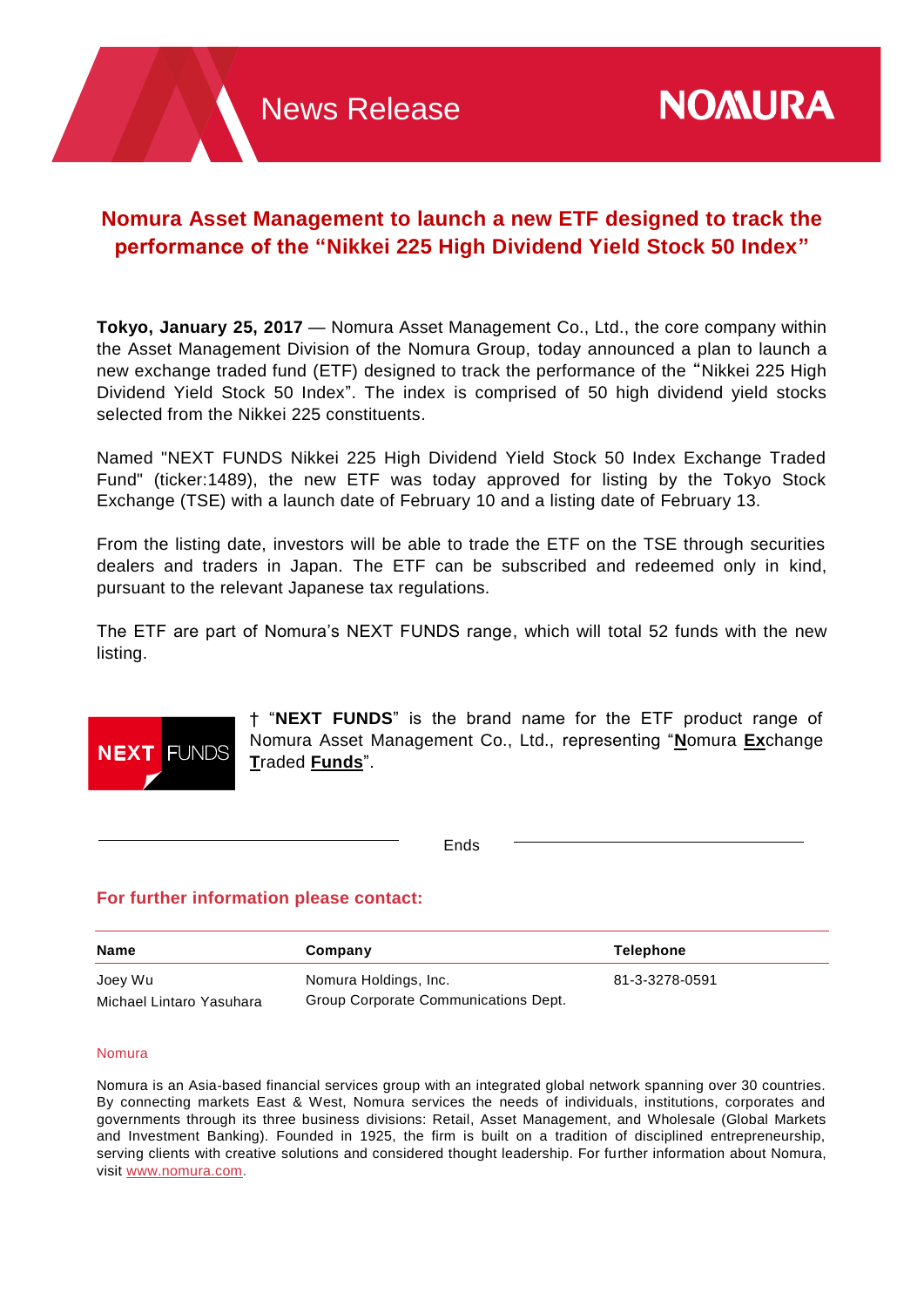#### **Disclaimer of "Nikkei 225 High Dividend Yield Stock 50 Index"**

The Nikkei 225 High Dividend Yield Stock 50 Index (hereinafter called "Nikkei High Dividend Yield 50") is a copyrighted material calculated using a methodology independently developed and created by Nikkei Inc.. Nikkei Inc. owns the copyrights and other intellectual property rights subsisting in the Nikkei High Dividend Yield 50 itself and the methodology used to calculate the Nikkei High Dividend Yield 50 and the Nikkei Stock Average (hereinafter called "Nikkei 225"), a base of the components of the Nikkei High Dividend Yield 50. The ETF shall be managed under the responsibilities of the relevant investment trust management companies and other participants. Nikkei Inc. shall not be liable for management of the ETF or any other transactions of the ETF. Nikkei Inc. shall not be obligated to continuously publish the Nikkei High Dividend Yield 50 and shall not be liable for any errors, delays or suspensions of the publication of the Nikkei 225 High Dividend Yield Stock 50 Index. Nikkei Inc. shall have the right to change the calculation methodology of the Nikkei High Dividend Yield 50 and the Nikki 225, or any other details of the Nikkei High Dividend Yield 50, and shall have the right to discontinue the publication of the Nikkei High Dividend Yield 50.

## **Disclaimer of Nomura Asset Management**

The contents of this material are based on an English translation of a Japanese announcement made on January 25, 2017 by Nomura Asset Management Co., Ltd. Whilst every effort has been made to translate the Japanese document into English, the accuracy and correctness of this translation are not guaranteed, therefore please refer to the original Japanese document.

Please note that the information contained in this document is for reference purposes only and does not constitute an offer to sell or the solicitation of an offer to buy securities by Nomura Asset Management Co., Ltd. to any person in Japan and does not constitute a distribution, an offer to sell or the solicitation of an offer to buy any securities or provide any services in any jurisdiction in which such distribution or offer is not authorized.

Furthermore, none of the shares of the Fund have been or will be registered under the United States Securities Act of 1933, as amended ("1933 Act"), or under the securities laws of any state or political subdivision of the United States of America or any of its territories, possessions or other areas subject to its jurisdiction including the Commonwealth of Puerto Rico (the "United States"). The Fund has not been and will not be registered under the United States Investment Company Act of 1940, as amended, nor under any other US federal laws.

Accordingly, the information in this document is not made or directed to any person in the United States and under no circumstance shall the provision of the information on this document be deemed to constitute an offer of securities or an offer to provide any services to any person in the United States or to any U.S. Person as the term is defined under 1933 Act.

Furthermore, the information in this document is not made or directed to any person in the United Kingdom and under no circumstances shall the provision of the information in this document be deemed to constitute an offer of securities or an offer to provide any services to any person in the United Kingdom.

# **Disclosures required in Japan**

Registered Company Name: Nomura Asset Management Co., Ltd.

Registration Number: Director of the Kanto Local Financial Bureau (Financial instruments firms) No. 373

Member Associations: The Investment Trusts Association, Japan; Japan Securities Investment Advisers Association

This document is issued for reference purposes to explain the outline of "NEXT FUNDS Nikkei 225 High Dividend Yield Stock 50 Index Exchange Traded Fund" ("Fund") and does not constitute disclosure material based on the Financial Instruments and Exchange Law. Moreover, this document